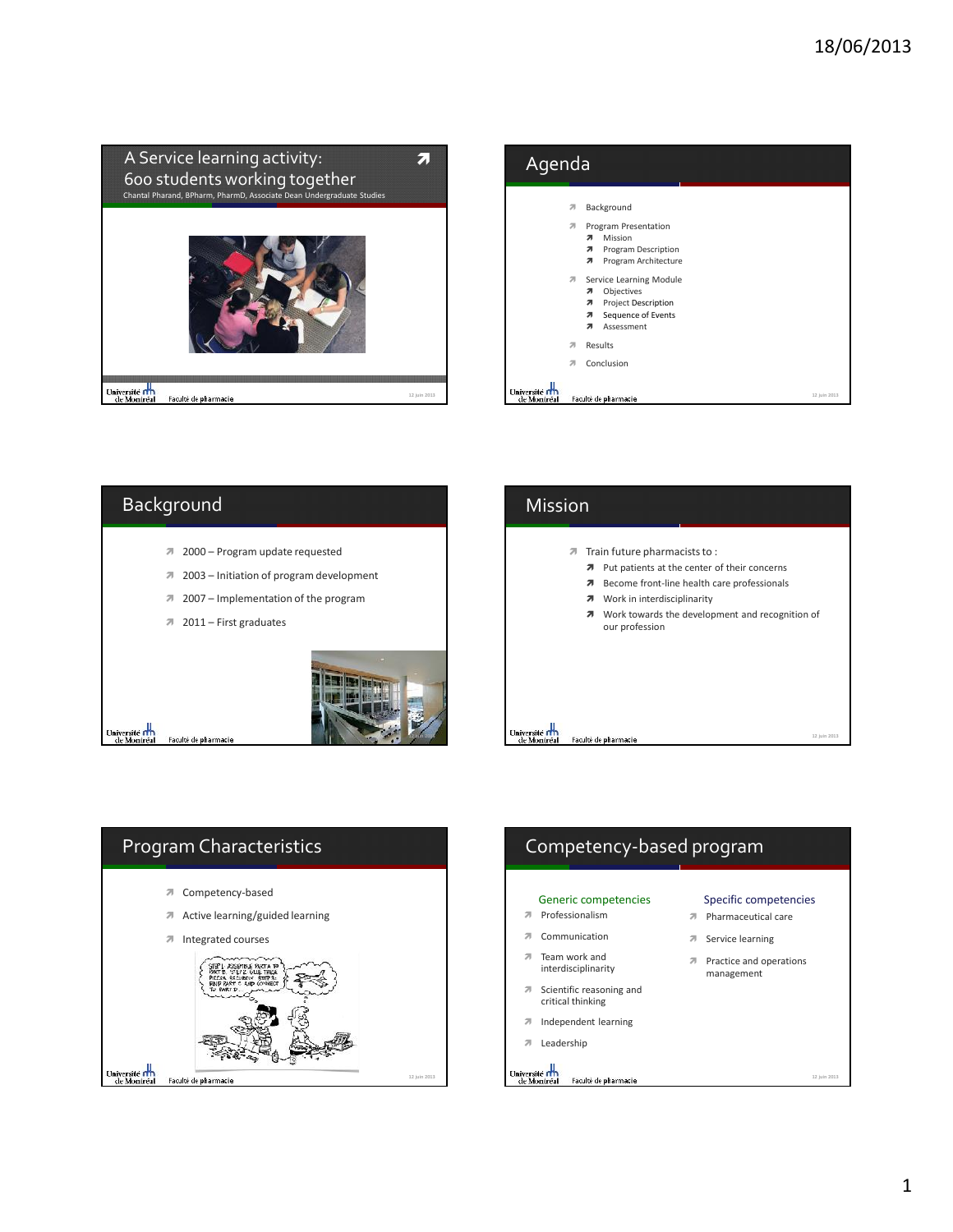









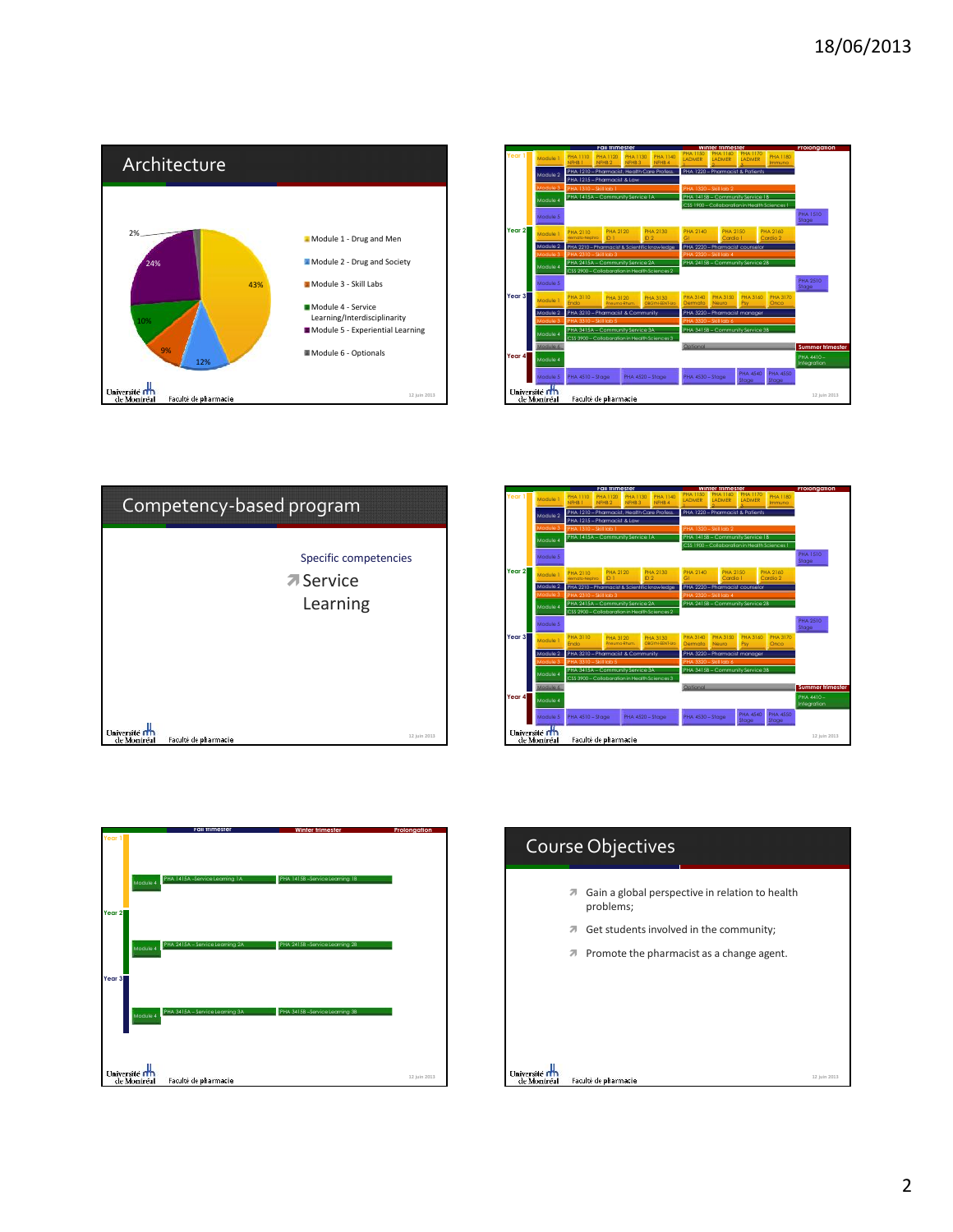







## Challenges and Unanticipated Learnings  $\sqrt{ }$  Interacting with the community Listening to the needs of the community **7** Dealing with constraints and limits **7** Finding partners willing to collaborate A Accepting the unavailability of stakeholders « Reality check » - Learning about real life CHALLENGES **➙PROUDNESS!!** AHEAD Université n'in<br>de Montréal Faculté de pharmacie **12 juin 2013**